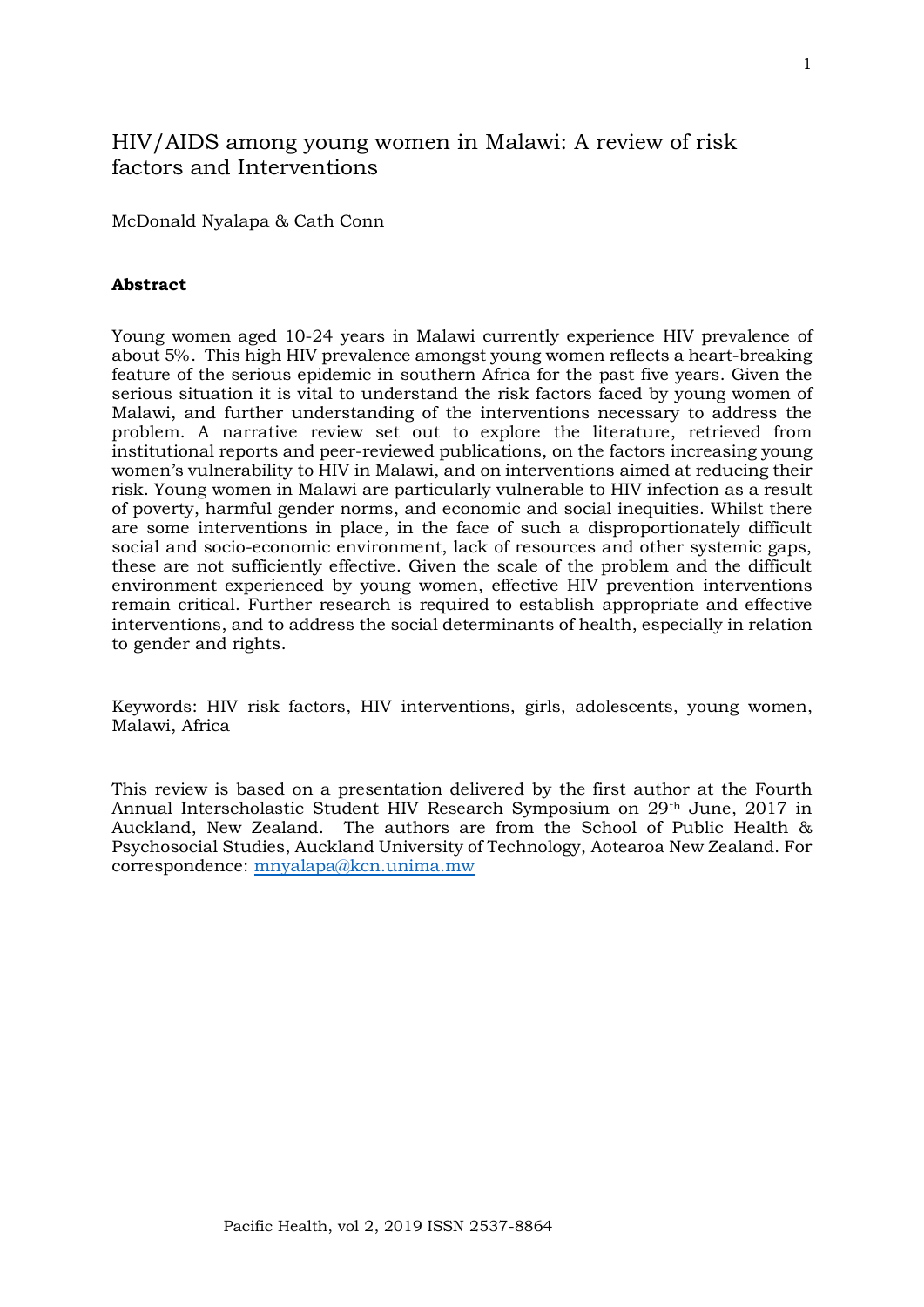#### **Introduction**

The HIV/AIDS epidemic continues to impose both a significant socio-economic and public health burden on low- and middle-income countries. Globally, there are about 36.9 million people living with HIV (UNAIDS, 2019). Despite constituting only 11% of the adult population, young women, aged 10-24 years, are particularly at high risk of HIV infection, accounting for 20% of new HIV infections among adults globally (UNAIDS, 2016). In sub-Saharan Africa, young women account for over 26% of new HIV infections among adults (UNAIDS, 2019). Southern Africa remains the region hardest hit by the HIV epidemic, with sexual behaviour largely determined by cultural and socio-economic contexts. In Malawi, factors that heighten HIV risk among young women include harmful gender norms and inequalities, insufficient access to education and sexual and reproductive health services, poverty and violence (National AIDS Commission [NAC], 2014a).

Although much research has been conducted on HIV/AIDS in the sub-Saharan African region, no specific review has been undertaken to analyse the risk factors and interventions relating to HIV among young women in Malawi. The review reveals that HIV risk among young women is shaped by socio-economic and cultural factors. Also, there are HIV prevention interventions in place, some of which are tried and tested in a variety of setting, but there is limited attention to addressing social determinants of health. Further research is required to investigate how current HIV prevention might incorporate gender and human rights elements and other social determinants of health in the Malawi context.

### **Methods**

Literature for this review was retrieved and compiled from searches of computerised databases (ProQuest, MEDLINE, Scopus, CINAHL Plus and SPORTDiscus). The initial search strategy used a combination of key terms, "HIV" "AIDS" "girls" "women" "Africa" and "sub-Sahara" to identify potential articles. The search resulted in over 1,500 database hits. From this a further selection narrowed down to articles published in English from 1989 to 2017, relevant to HIV/AIDS and women. A final refining was conducted using "Malawi" as the context and this yielded 134 articles with a total of 28 articles meeting the inclusion criteria. In addition, Web-based sources and agency publications and reports were used in the final review for the background to the issue of HIV/AIDS in sub-Saharan Africa, and young women of Malawi.

#### **HIV/AIDS and young women in sub-Saharan Africa**

Sub-Saharan Africa, the region hardest hit by HIV epidemic, is home to over 24 million people living with HIV (UNAIDS, 2016). Eastern and southern Africa remain the epicentre of the global HIV epidemic, bearing almost 40% of the global burden (Dellar, Dlamini, & Karim, 2015). While the general population prevalence of HIV/AIDS is very high in eastern and southern Africa (UNAIDS, 2019), the epidemic is unevenly distributed across the population, with some sub-populations being persistently more vulnerable than others (Dellar et al., 2015). Young women in eastern and southern Africa are an example of a sub-population which is disproportionately affected by HIV.

Young women's disproportionate risk of HIV has long been evident (Harrison, Colvin, Kuo, Swartz, & Lurie, 2015). Across eastern and southern Africa, young women continue to be significantly more likely than their male counterparts to be infected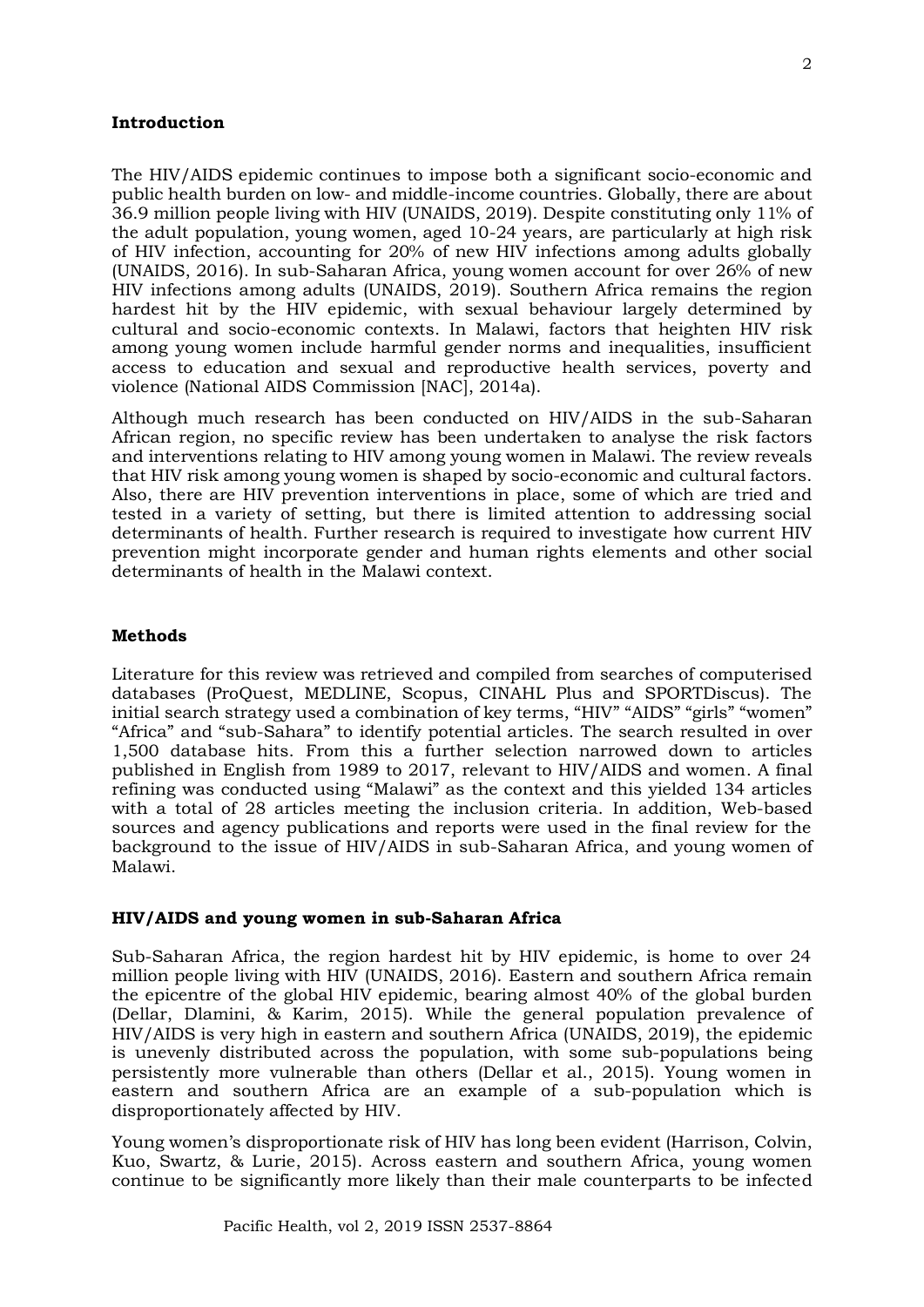by HIV (Harrison et al., 2015; UNAIDS, 2019). HIV prevalence in the general population across sub-Saharan Africa has decreased substantially yet the incidence of HIV infection remains high among young women (Dellar et al., 2015). Young women in eastern and southern Africa, epitomize a key population with levels of HIV infection comparable to the world's highly vulnerable populations, such as male and female sex workers (Beyrer et al., 2014).

Malawi is among those countries worst affected by the HIV epidemic in eastern and southern Africa. Malawi's adult HIV prevalence is at 10.8%. This is in the context of being ranked one of the poorest countries in the world by GDP per capita (Kim et al., 2017). As a result of poverty, as well as gender inequalities and harmful cultural norms, the prevalence of HIV among young women is almost five times greater than young male counterparts, representing a massive health disparity (National Statistical Office [NSO] & ICF, 2017). The reasons behind this disparity are discussed below.

# **Factors influencing young women's vulnerability to HIV**

A wide range of factors are considered to escalate women's HIV risk globally. Factors such as gender power imbalances, poverty, sexual and reproductive health risk and socio-cultural factors have been shown to be prominent in increasing the risk of HIV among young women in Malawi.

# *The gendered context of HIV risk*

Disproportionate and high HIV prevalence among young women in southern Africa is consistent with ways in which gender relations are structured (Jewkes & Morrell, 2010). It reflects the unequal gender relations evident in young women's sexual partnerships with older men, in limited negotiating power within relationships and households, and in the rising advent of gender-based violence occurring in southern Africa (Dellar et al., 2015). Young women are more often victims of non-fatal violence, such as domestic abuse and sexual assault (Harrison et al., 2015). This exacerbates their vulnerability to HIV.

Poverty also pushes young women into age-disparate relationships, a key driver of HIV risk among young women (UNAIDS, 2015). For instance, young women may enter into relationships with older men in search of opportunities or material goods. These relationships disempower young women and expose them to unsafe sex, low condom use and increased contact with sexually transmitted infections (UNAIDS, 2015). Hence, disproportionately high HIV rates among young women in southern Africa have been linked to their relationships with older-aged partners (Leclerc-Madlala, 2008). Similarly, countries with generalised epidemics but outside Southern Africa, such as Cameroon, Nigeria, Togo, Chad, Ivory Coast and Rwanda consider age-disparate relationships as a key driver of HIV (Harling, Newell, Tanser, Kawachi, Subramanian, & Bärnighausen, 2014).

# *Sexual and reproductive risk factors*

Pregnancy is linked to the risk of HIV among young women. In southern Africa, 35- 40% of women have their first child by the age of 19, and over 70% by the age of 25, indicating a heightened HIV risk through early and unprotected sex (Harrison et al., 2015). Moreover, approximately two-thirds of pregnancies among young women under the age of 25 are reported as unplanned or unwanted (Dellar et al., 2015).

Unwanted pregnancies are closely associated with physical abuse in southern Africa (Christofides et al., 2014). The pervasive context of women's disempowerment also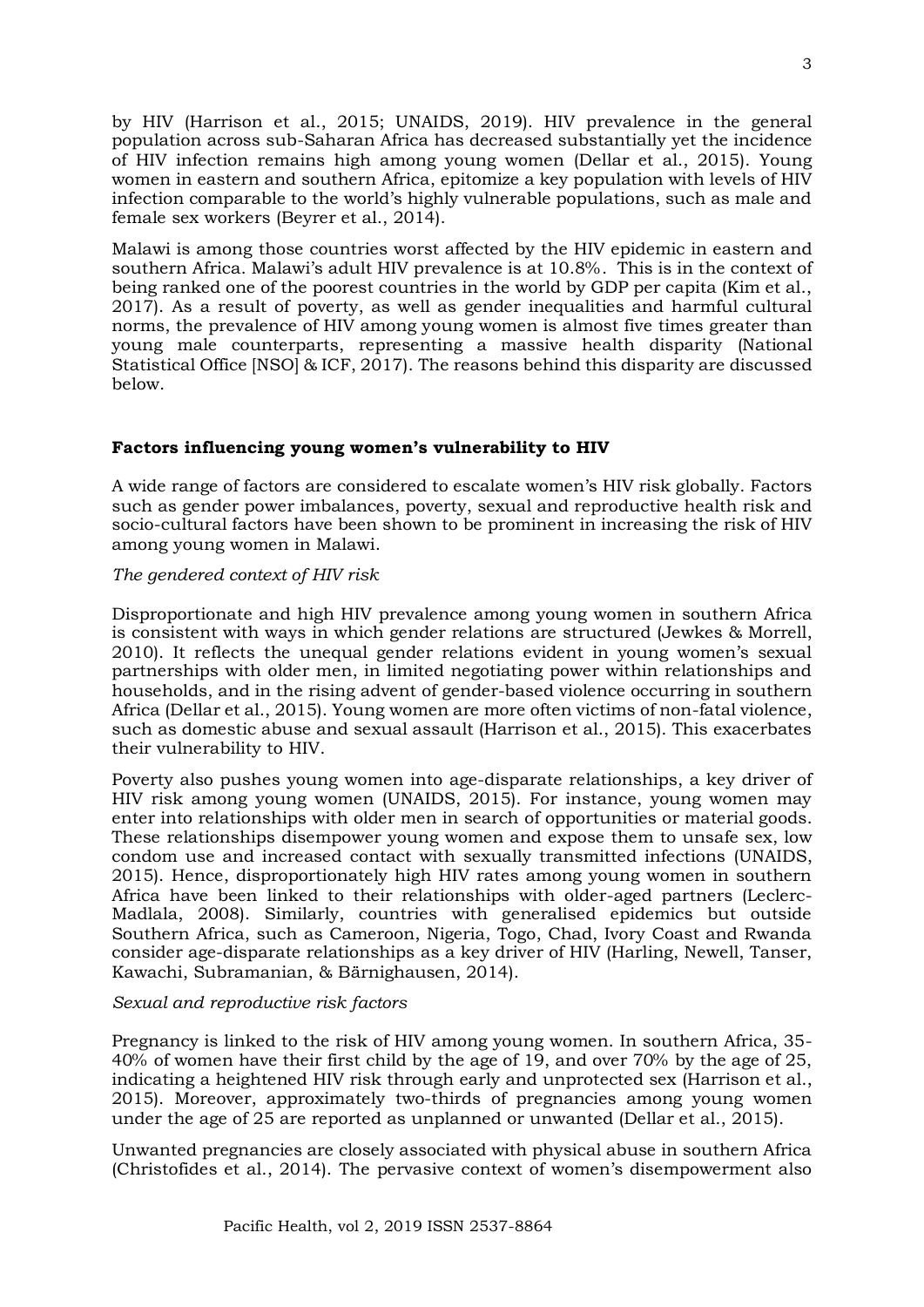significantly contributes to the advent of unwanted teenage pregnancies, as women feel little-to-no ability to control their sexual or reproductive lives (Christofides et al., 2014). Poverty also pushes teenage girls into pregnancy, perceiving it as security for their future, especially if the father of the child provides economic support (Kaufman, de Wet & Stadler, 2001). Across southern Africa, more than 40% of pregnant women attending antenatal health services are HIV-infected (Harrison et al., 2015). Once pregnant, young women are also more likely to acquire HIV infection because concerns about their partners' HIV status are superseded by the reduced need for contraception (Peltzer, Jones, Weiss, Villar-Loubet, & Shikwane, 2013).

Contraceptive methods are an important aspect of HIV prevention among young women. The use of barrier methods, such as condoms, significantly reduces young people's HIV risk (Dellar et al., 2015). However, contraceptive use is often low and inconsistent in southern Africa, with high rates of method discontinuation (Harrison et al., 2015). Given the context of unequal partnerships, it also implies that, women have little or no say on contraceptive choices, with men more likely to disapprove of contraceptive use (Harrison et al., 2015).

# *Sociocultural factors*

Harmful cultural practices have been considered a key driver of HIV in most African countries, including in Malawi. A common example of such practices is the *fisi,* "the hyena" ritual. It refers to a man who sexually initiates girls to complete the rites into womanhood (Banda & Kunkeyani, 2015). There are several types of *fisi* based on the cultural role he performs. Among these, there is a type of *fisi* whereby a girl who has just attained puberty has to have sex with a man "to remove dust", meant to cleanse and purify her after her first menstruation (Banda & Kunkeyani, 2015). This practice prevails in other Malawian tribes, such as *sena* despite calls by women's rights activists for its eradication.

The unfortunate reality of this *fisi* ritual is that the *fisi* can engage in sex with several girls on the same night and without any protection, thereby heightening the vulnerability of girls to sexually transmitted infections including HIV (Munthali, Chimbiri, & Zulu, 2004). Girl rights' campaigners have termed this practice "statutory rape" which violates girls' and women's human rights and dignity in the name of culture (Kamlongera, 2007).

Research shows that the *fisi* ritual has not died out completely but it has undergone modification (Banda & Kunkeyani, 2017). It is now common for the *fisi* to carry a "shield", a brand name of a condom, currently used to mean any condom in Malawi. Alternatively, the *fisi* goes for a mandatory HIV test before being assigned any sexual roles. Although this signifies a step in incorporating safer sex in cultural practices, consistency of such prevention strategies is largely unknown.

Another example of harmful cultural practices that significantly heighten the risk of HIV among young women is *chocolo,* "wife inheritance" (Bisika, 2008). This is a practice whereby the wife of a deceased husband is "inherited" by his brother, cousin or nephew (Banda & Kunkeyani, 2015). In this practice, the woman is forced to marry the deceased husband's close relation, thus taking advantage of the women's lack of power in decision making. Much of the time, HIV testing does not take place, as this is seen as a cultural arrangement. This practice has significantly contributed to the spread of HIV in Malawi. Although this practice is in general decline, it is difficult to conclude that it has completely died out as isolated cases of such acts are still recorded in Malawi (Banda & Kunkeyani, 2015).

The *chokolo* practice has also seen modifications following calls by rights' campaigners to abolish it. Recent research shows that in some cases, before the woman is inherited by the surviving relative, both parties have to undergo an HIV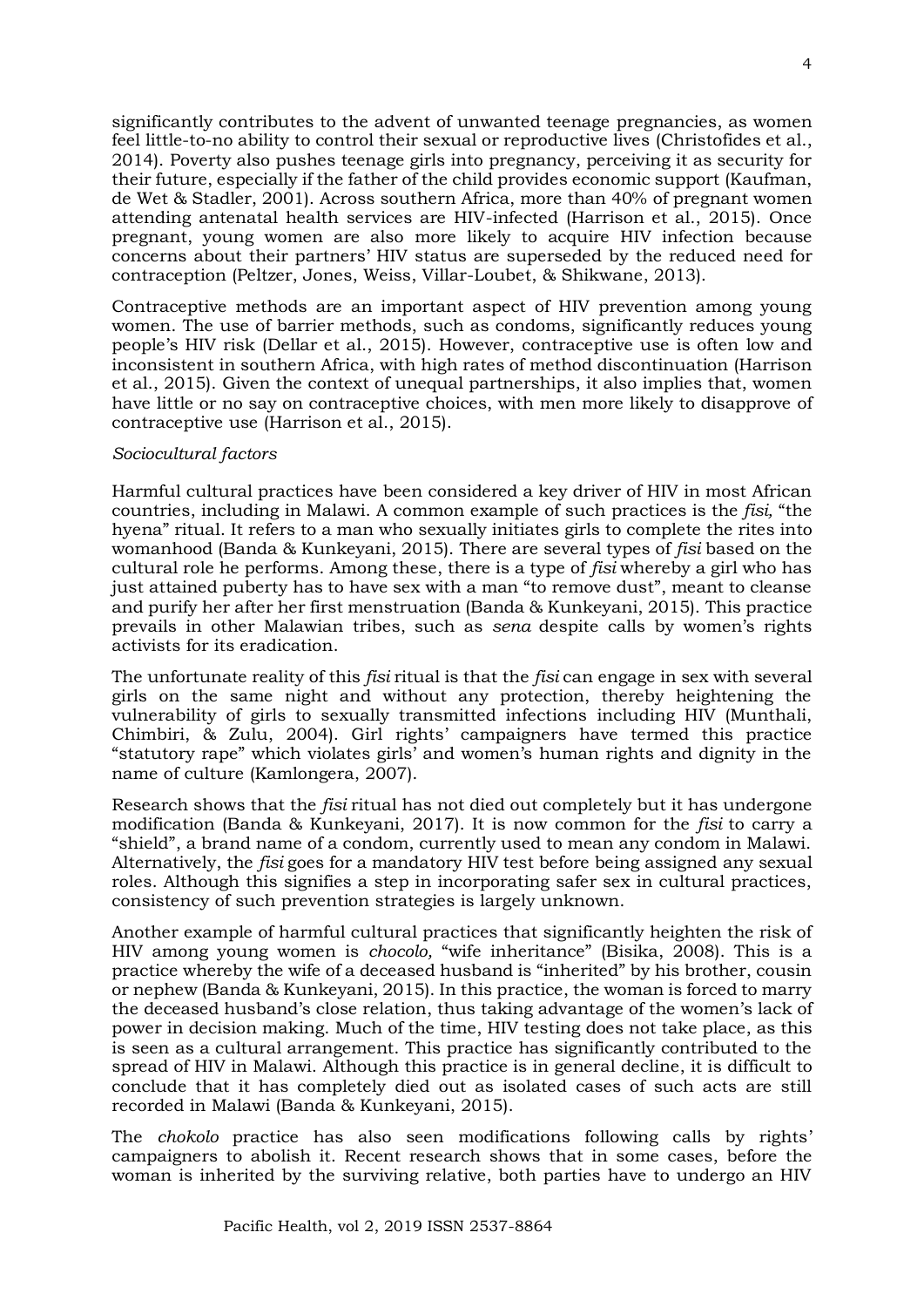test (Banda & Kunkeyani, 2015). If one of the parties is found positive, the whole process is discontinued. In some Malawian communities, the widow is not remarried but stays within the compound and is looked after materially by the relatives of her deceased husband (Banda & Kunkeyani, 2015). As long as there is no sexual contact, the woman's HIV risk is reduced.

Other practices, such as early marriages for girls, are also on the decline in Malawi. This is because of advocacy programmes by the government and other nongovernmental organizations (NGOs), such as World Vision, Girl Guide and Youth Network Organization (Banda & Kunkeyani, 2015). Moreover, traditional chiefs have been empowered to monitor implementation of laws against under-age marriages. This already shows the potential to reduce and eradicate early marriages. A typical example of such an iconic chief is Theresa Kachindamoto of Dedza District in central Malawi, who has singlehandedly terminated over 330 child marriages and has managed to send young girls back to school. She is popularly known as "the terminator of child marriages".

# **HIV prevention interventions available for adolescent girls and young women**

#### *Abstinence, monogamy and condom use*

HIV prevention since the 1980s has been grounded in "ABC" approaches which encourage abstinence, adhering to one sexual partner (be faithful), and the use of condoms (Kerwin, Folley, Thornton, Basinga, & Chinkhumba, 2011). People who adhere to ABC are presumed to have a lower risk of HIV (Kerwin, et al., 2011). However, women in Malawi and other African societies have limited control over their husbands' faithfulness due to lack of agency and voice in sexual matters (Baxter & Abdool Karim, 2016). Moreover, abstinence-only programmes have shown little to no impact on the incidence of unprotected sex, number of partners and condom use (Underhill, Montgomery, & Operario, 2007). Although the ABC approach has demonstrated some positive governance of behaviour among young people, it is largely incommensurate with existing socio-cultural formations and takes little heed of gender and economic inequities faced by young women (Reid-Hresko, 2014).

Condoms are a crucial aspect of HIV prevention programmes. If used correctly and consistently, condoms offer high levels of protection against HIV, other sexually transmitted infections and pregnancy (Holmes, Levine, & Weaver, 2004). In Malawi, a low rate of 25.7% of women report using condoms with non-spousal regular partners (National Statistics Office & ICF Macro, 2011). Chronic condom stock-outs at the facility level and public access areas remain a huge challenge for Malawi largely due to delays in procurement and lack of funding for healthcare (Dasgupta, Zaba, & Crampin, 2015; NAC, 2014b). Such poor availability reduces the effectiveness of condoms as a prevention option, particularly for young women living in rural areas, who may not manage to purchase condoms from grocery stores due to economic deprivation and stigma.

Gender norms negatively affect condom use among young women in Malawi. Gender power imbalances often limit women's ability to negotiate condom use with their partners (Baxter & Abdool Karim, 2016). Power imbalances in relationships result in gender-based violence which also heightens young women's HIV vulnerability (Abdool Karim, Sibeko, & Baxter, 2010). A notable example of power imbalances in intimate relationships is vividly illustrated by Raghallaigh, Moton and Alen (2017),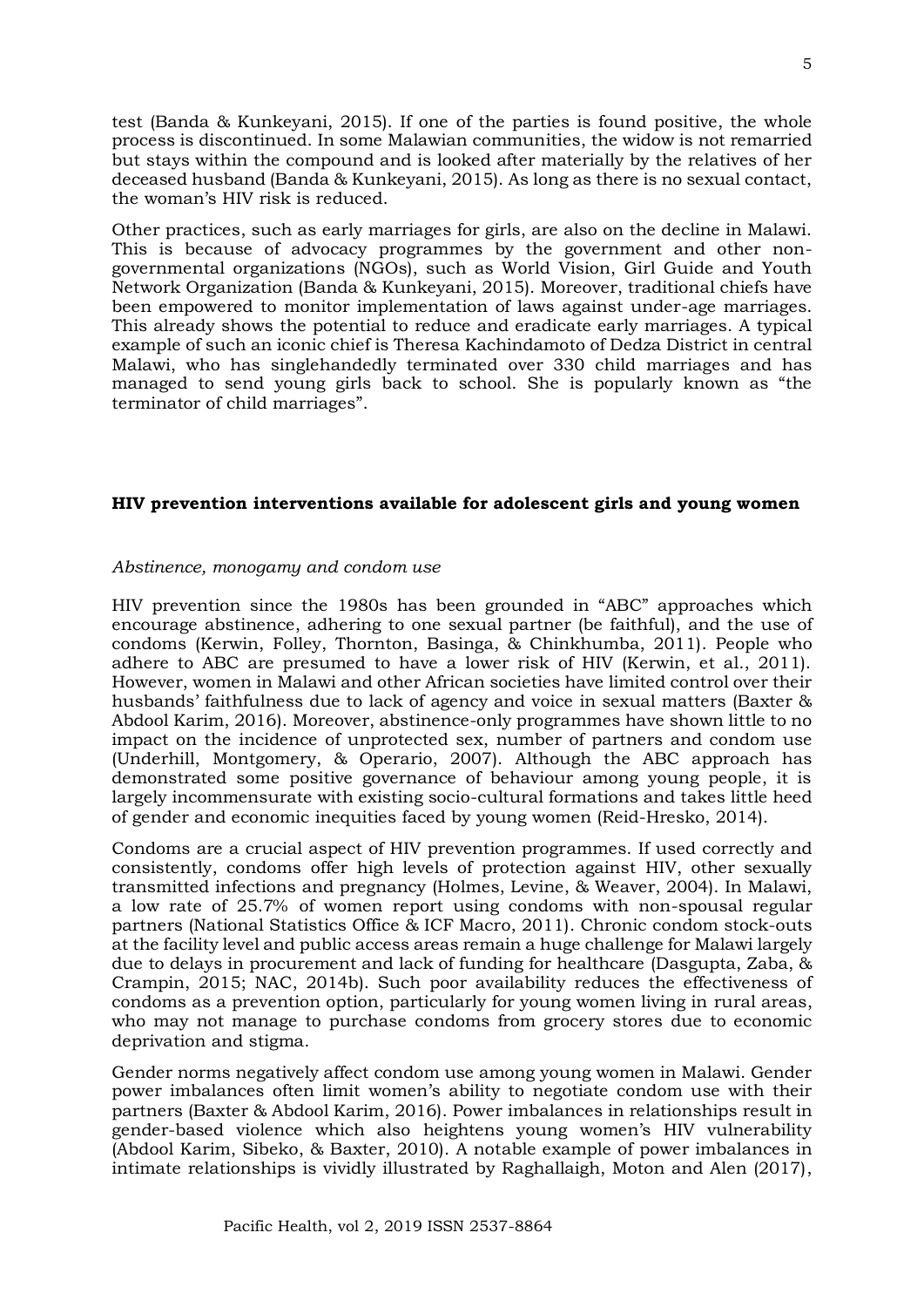whereby a woman faces physical and sexual violence by questioning her husband's fidelity. In cases where women have no power over their own bodies, their risk for HIV infection is escalated (Raghallaigh et al., 2017). Given these power issues in sexual relationships, effective condom availability must be configured alongside interventions which empower women.

Previous research showed that condom use in Malawi was introduced against the background of strong objections, with the most important being the nexus of condom use and the type of relationship (Chimbiri, 2007). Over the last decade, the use of condoms was perceived to be associated with commercial sex work (Chimbiri, 2007). Men were found to believe that using a condom was a sign that the relationship is not exclusive, thereby terming a condom as an "intruder" in intimate relationships (Chimbiri, 2007). Moreover, condoms were found to reduce the pleasure of sex and this was a key factor for decreased condom use among men in Malawi (John, Babalola, & Chipeta, 2015). However, sensitization campaigns on correct and consistent condom use currently underway in Malawi provide the hope to increase uptake of condoms by men (Haddad et al., 2018).

#### *Behaviour change interventions*

Various behavioural change interventions to prevent HIV have been implemented in Malawi. These include peer education, media communication, school-based HIV prevention education and behavioural counselling (Baxter & Abdool Karim, 2016). Evidence suggests that school-based HIV prevention education increases young people's knowledge of HIV and mitigates risky practices associated with HIV (Butts et al., 2017; Fonner, Armstrong, Kennedy, O'Reilly, & Sweat, 2014; Miedema, Maxwell, & Aggleton, 2011).

Experts have suggested that in-school HIV prevention education can be a key intervention in reducing young people's risk for HIV (Okonofua, 2015; Wood & Rolleri, 2014). However, there are persistent challenges in relation to the design and implementation of this intervention including in Malawi. These include lack of sexuality education skills among teachers (Francis & DePalma, 2015); lack of consistency in sexuality education programmes (Fonner et al., 2014); lack of emphasis on vulnerable groups, such as young women (Miedema et al., 2011); and crucially the lack of consideration of the social determinants of health in a given context. Because of these enormous challenges, it can be concluded that sexuality education programmes need to be carefully developed taking into consideration context in order to reduce HIV risk among young women.

# *HIV counselling and testing*

HIV counselling and testing is a low-cost, effective HIV prevention strategy (Sweat et al., 2000). However, global estimates indicate that about 52% (9.4 million) of all people living with HIV do not know their status (UNAIDS, 2019). In Malawi, one million people living with HIV did not know their status in 2014, with those undiagnosed still proving a challenge (NAC, 2014a). Although HIV counselling and testing services are being scaled up, denial, stigma and a lack of understanding of risk and vulnerability result in low HIV testing rates (NAC, 2014a). In many African countries, discrimination and social marginalization are still experienced by people who are affected by HIV, thereby increasing their reluctance to seek testing (Karim, 2011). Recent research in Malawi has also demonstrated physical violence by men against their spouses for seeking HIV counselling and testing services (Lavender et al., 2019; Raghallaigh, 2017).

Ambitious global targets for HIV testing and treatment have been set, aiming to have 90% of people living with HIV knowing their status, 90% of people who know their status receiving treatment, and 90% of people on HIV treatment resulting in a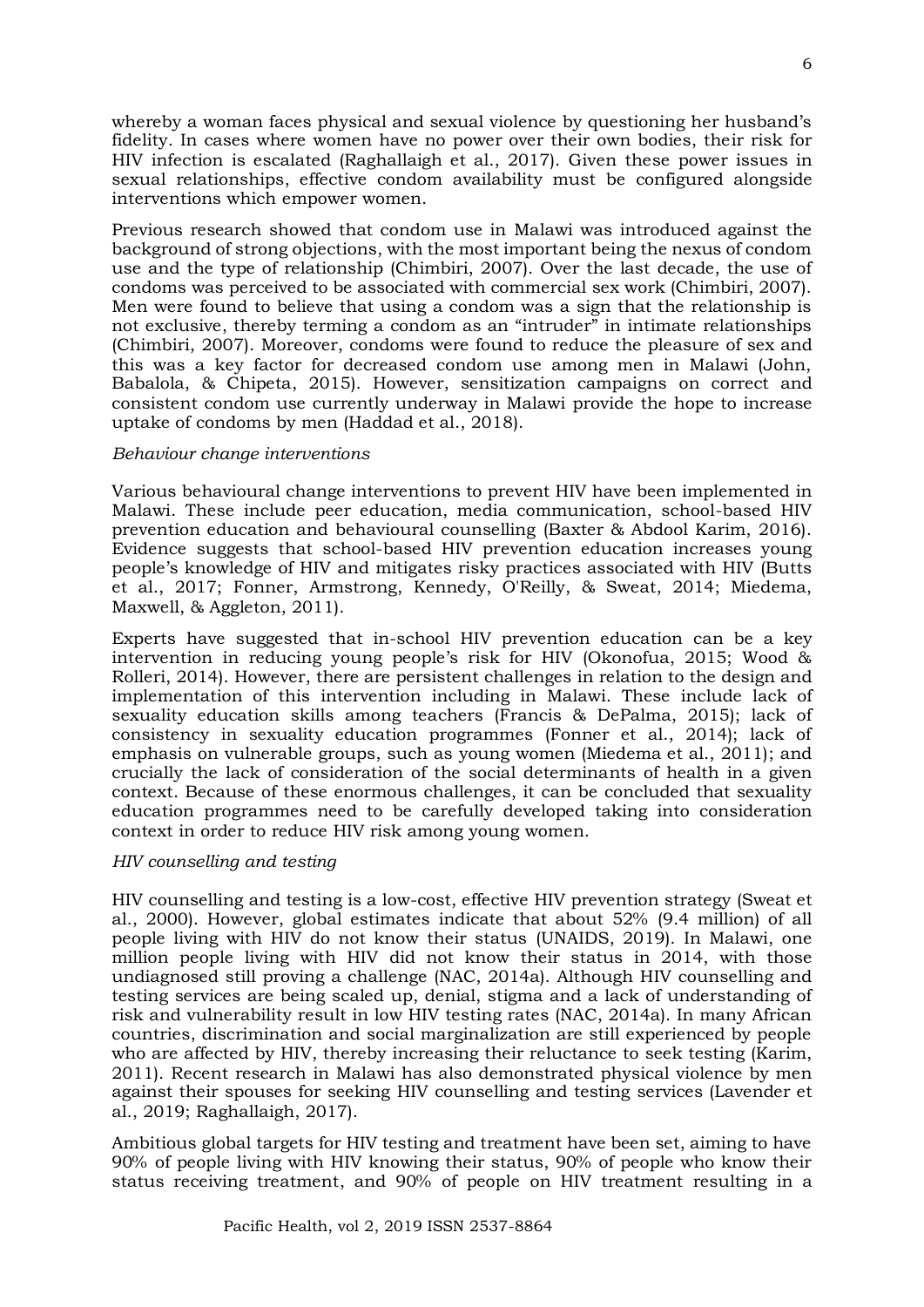suppressed viral load, by 2020 (UNAIDS, 2016). These targets are admirable, but require massive scale-up of HIV testing and innovative ways to reach people who are unaware of their status, including in Malawi. Given the social environment, facilitybased counselling and testing should be complemented with empowerment-based community or outreach programmes in order to increase uptake of such services among young women in Malawi. Empowerment-based HIV counselling and testing programmes need to confidentially serve the proportion of women who refuse an HIV test until they obtain approval from their husbands (Tenthani et al., 2015).

#### *Cash incentives for HIV prevention*

Cash transfers to young people, in order to incentivise safer behaviour, have recently emerged as a new strategy to reduce young people's vulnerability to HIV (Dellar et al., 2015). This strategy looks promising; an independent randomised controlled trial conducted in Malawi demonstrated that female high school students who received cash transfers were 64% less likely to be HIV infected (Baird, Chirwa, McIntosh, & Özler, 2010). The main reason behind the success of the cash transfer programme is its ability to address "upstream factors" that heighten the risk of HIV among women (Heise, Lutz, Ranganathan, & Watts, 2013). Direct cash transfers reduce povertyrelated stress and decrease the probability that girls or women will resort to transactional sex for food or other goods (Heise et al., 2013).

In Malawi, the social cash transfer programme (SCTP) was established in 2006 with support from the Global Fund (Government of Malawi [GOM], 2015). The programme mainly targets women; now, the programme has 373, 000 beneficiaries (GOM, 2015). Over the years, funding for this programme has been increasing but now the contribution has decreased due to funding problems in the public sector (GOM, 2015). For example, the funding for SCTP has dropped from Malawi Kwacha (MK) 450 million (equivalent to US\$ 600,000) in 2014, to MK 350 million (equivalent of US\$ 450,000) in 2015 (GOM, 2015). This reduction in funding signals a challenge to the sustainability of the SCTP.

#### *Medical male circumcision*

Voluntary medical male circumcision (VMMC) has been demonstrated to reduce the risk of male-to-female HIV transmission by up to 61% (Auvert et al., 2005; Bailey et al., 2007; Gray et al., 2007; Siegfried, Muller, Deeks, & Volmink, 2009). VMMC is being implemented in different countries as a priority component of HIV prevention programmes, particularly in those countries with an increased burden of HIV, such as Malawi (UNAIDS, 2016). Unfortunately, VMMC is associated with low condom use in Malawi because men do not know that VMMC only partially protects against HIV (Carrasco & Kaufman, 2017).

Currently, there is an ambitious global target of 20 million circumcisions (80% coverage) by 2020 (UNAIDS, 2016). However, male circumcision as an intervention has its critics. As well as being problematic because it might provide a sense that being circumcised means that men do not need to use a condom, it is also perceived as intruding and disrupting the ethics (culture and religion) of people (Wamai, Morris, Bailey, Klausner, & Boedicker, 2015). Current debates on male circumcision also centre on reduced sexual satisfaction and the adverse effects of circumcision (Wamai et al., 2015). As such, VMMC coverage is very low (11.5%) and is fraught with mixed perceptions in Malawi (Parkhurst, Chilongozi, & Hutchinson, 2015). There is a need to approach use of VMMC with caution, and sensitise the general public, particularly young men to ensure that any uptake is appropriately informed. Other innovative strategies, such as incentivising VMMC, might also be considered to increase uptake by young men.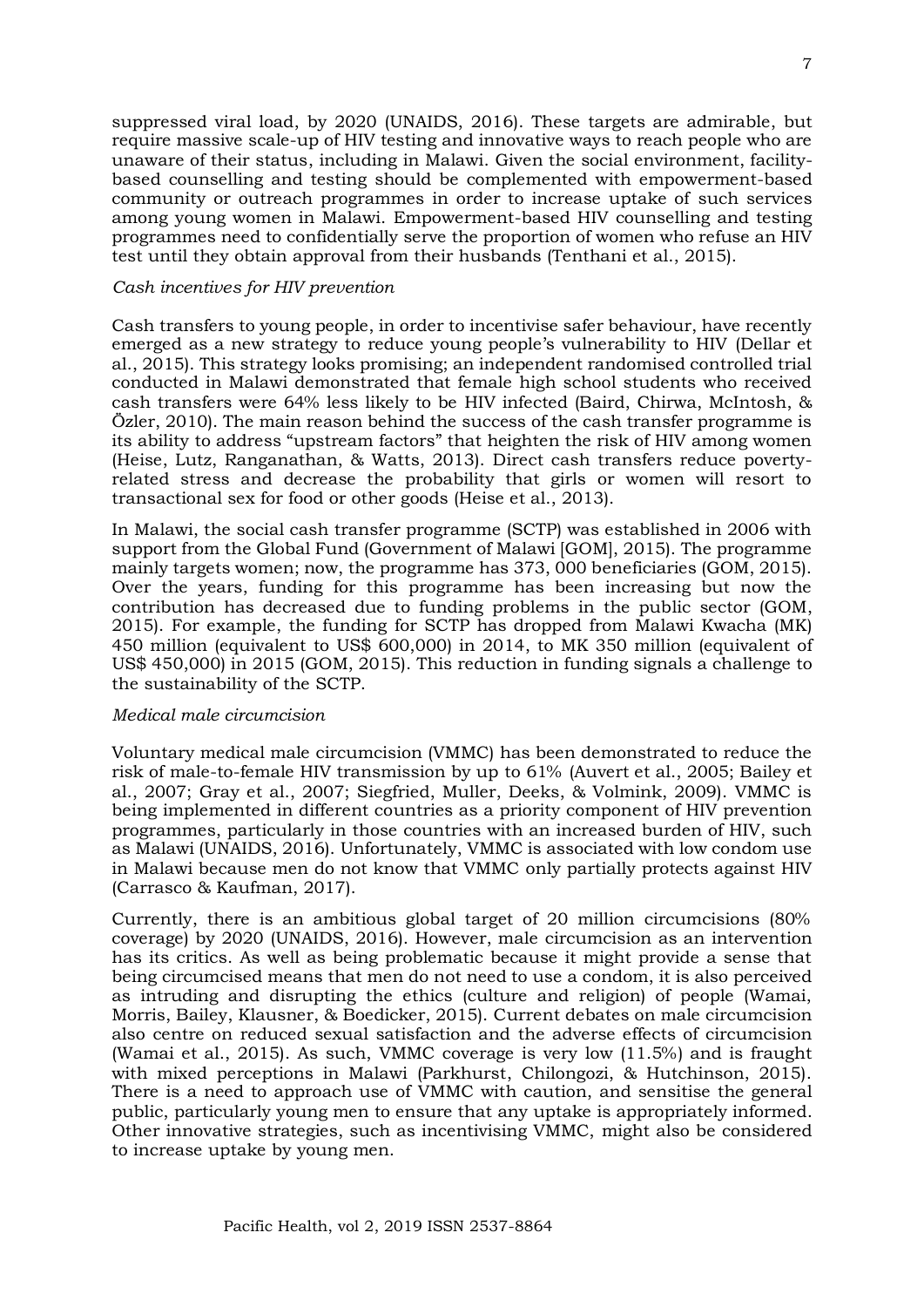# **Conclusion**

This review has identified harmful gender norms and inequities, and poverty as factors exacerbating young women's HIV risk in Malawi. HIV prevention is being driven by global programmes and targets, such as the Fast-Track (90-90-90 targets), and in response, Malawi is implementing community-based HIV prevention interventions. This review has summarised the main current interventions as they relate to young women. However, given the lack of specific research from the Malawi context, the review relied mostly on research from southern Africa. The literature is silent on the degree to which current HIV prevention interventions address gender and human rights issues in Malawi. Studies are required to establish the effectiveness of existing interventions, especially considering how gender and human rights can be addressed as part of this vital agenda.

#### **Acknowledgements**

This review was also supported by Dr Nadia Charania, senior lecturer at Auckland University of Technology, Auckland, New Zealand.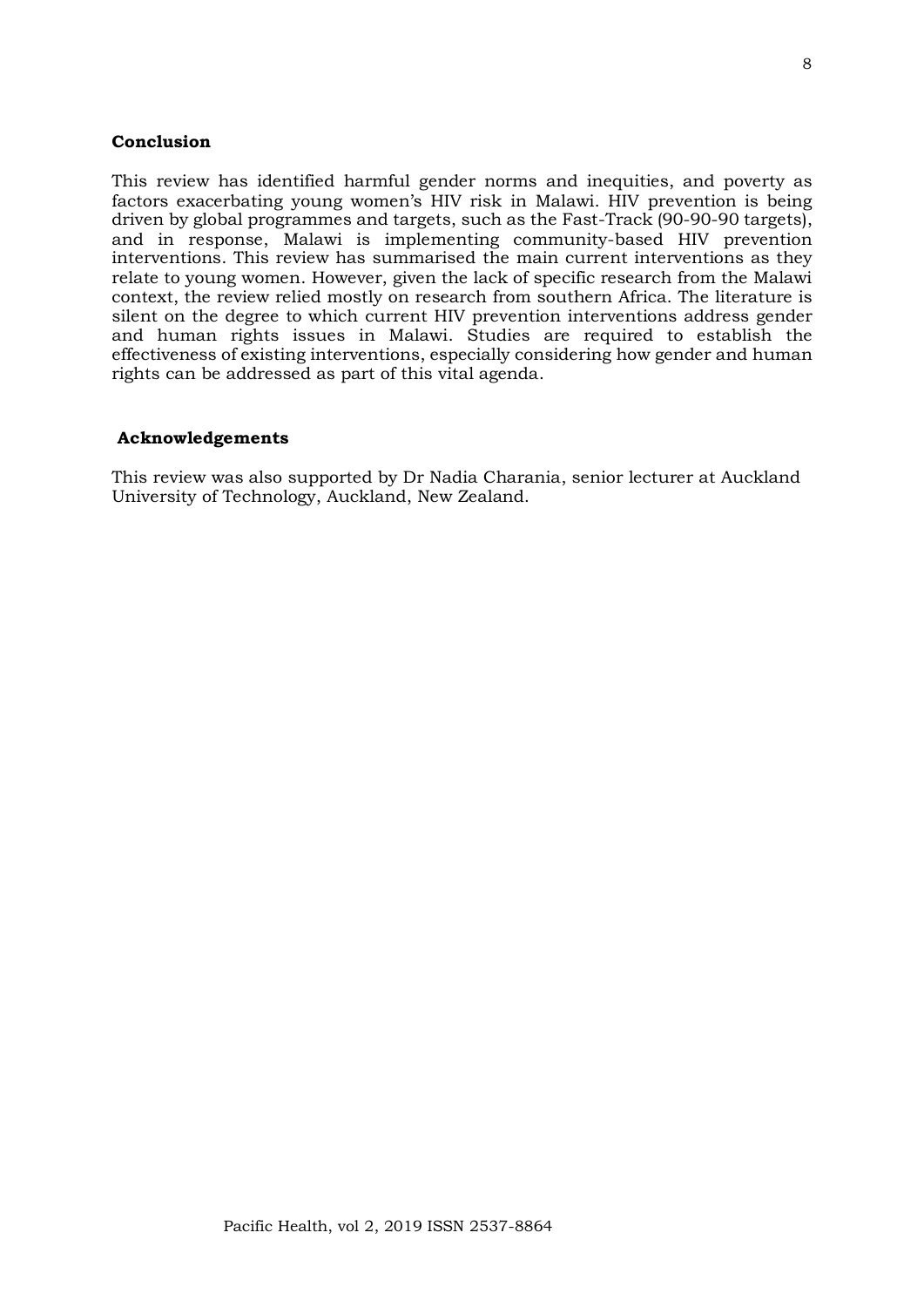#### **References**

- Abdool Karim, Q., Sibeko, S., & Baxter, C. (2010). Preventing HIV infection in women: A global health imperative. *Clinical Infectious Diseases, 50*(Supp 3), S122-S129. doi:10.1086/651483
- Auvert, B., Taljaard, D., Rech, D., Lissouba, P., Singh, B., Bouscaillou, J., … Lewis, D. (2013). Association of the ANRS-12126 Male Circumcision Project with HIV levels among men in a South African township: Evaluation of effectiveness using cross-sectional surveys*. Public Library of Science Medicine, 10*, e1001509. doi:0.1371/journal.pmed.1001509
- Bailey, R. C., Moses, S., Parker, C. B., Agot, K., Maclean, I., Krieger, J. N., … Ndinya-Achola, J.O. (2007). Male circumcision for HIV prevention in young men in Kisumu, Kenya: A randomised controlled trial. *Lancet, 369*, 643–646. Retrieved from:<http://www.ncbi.nlm.nih.gov/pubmed/17321310>
- Baird, S., Chirwa, E., McIntosh, C., & Özler, B. (2010). The short-term impacts of a schooling conditional cash transfer program on sexual behavior of young women. *Health Economics, 19*(S1), 55-68. doi:10.1002/hec.1569
- Banda, F., & Kunkeyani, T. E. (2015). Renegotiating cultural practices as a result of HIV in the eastern region of Malawi. *Culture, Health & Sexuality, 17*(1), 34- 47. doi:10.1080/13691058.2014.944569
- Baxter, C., & Abdool Karim, S. (2016). Combination HIV prevention options for young women in Africa. *African Journal of AIDS Research, 15*(2), 109-121. doi:10.2989/16085906.2016.1196224
- Beyrer, C., Baral, S. D., Weir, B., Curran, J. W., Chaisson, R. E., & Sullivan, P. (2014). A call to action for concentrated HIV epidemics. *Current opinion in HIV and AIDS, 9*(2), 95-100. doi:10.1097/COH.0000000000000043
- Bisika, T. (2008). Cultural factors that affect sexual and reproductive health in Malawi. *Journal of Family Planning and Reproductive Healthcare, 34*(2), 79- 80. doi:10.1783/jfp.34.2.79
- Butts, S. A., Kayukwa, A., Langlie, J., Rodriguez, V. J., Alcaide, M. L., & Chitalu, N. (2017). HIV knowledge and risk among Zambian adolescent and younger adolescent girls: Challenges and solutions. *Sex Education,* 1-13. doi:10.1080/14681811.2017.1370368
- Carrasco, M. A. & Kaufman, M. R. (2017). Correlates of condom use and procedure knowledge among men accessing voluntary medical male circumcision in Malawi. *International Journal of Behavioral Medicine, 24*(2), 305-311. doi:10.1007/s12529-016-9594-3
- Chimbiri, A. M. (2007). The condom is an "intruder" in marriage: Evidence from rural Malawi. *Social Science and Medicine, 64,* 1102-1115. doi:10.1016/j.socscimed.2006.10.012
- Christofides, N. J., Jewkes, R. K., Dunkle, K. L., McCarty, F., Shai, N. J., Nduna, M., & Sterk, C. (2014). Risk factors for unplanned and unwanted teenage pregnancies occurring over two years of follow-up among a cohort of young South African women. *Global Health Action*, *7*. doi:10.3402/gha.v7.23719
- Dasgupta, A. Z., Zaba, A., & Crampin, A. C. (2015). Contraceptive dynamics in rural northern Malawi: A prospective longitudinal study. *International Perspectives on Sexual and Reproductive Health, 41* (3), 145-154. doi:10.1363/4114515
- Dellar, R. C., Dlamini, S., & Karim, Q. A. (2015). Adolescent girls and young women: Key populations for HIV epidemic control. *Journal of the International AIDS Society, 18*(2 Suppl 1), 64-70. doi:10.7448/IAS.18.2.19408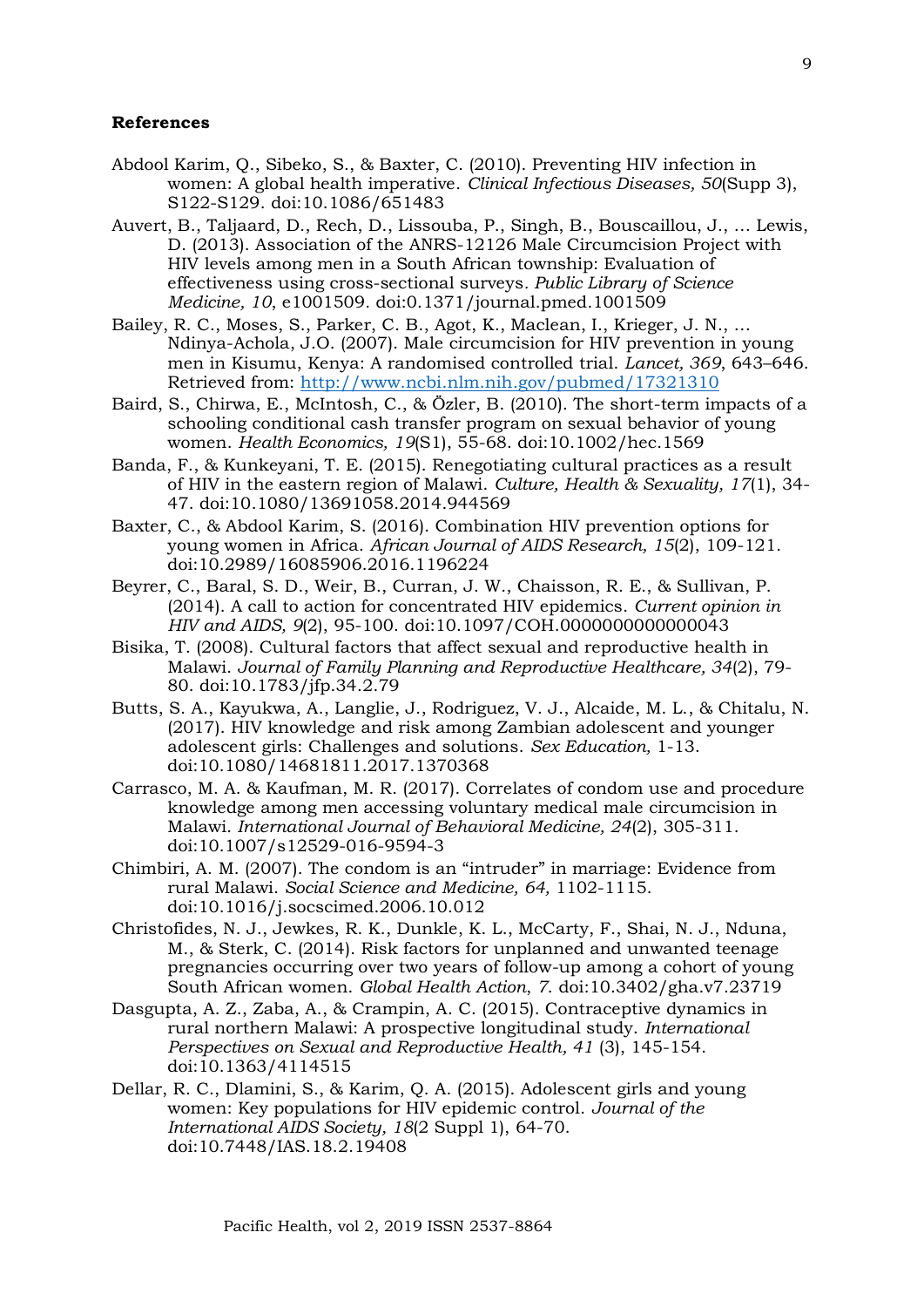- Fonner, V. A., Armstrong, K. S., Kennedy, C. E., O'Reilly, K. R., & Sweat, M. D. (2014). School based sex education and HIV prevention in low- and middleincome countries: A systematic review and meta-analysis. *PLoS One, 9*(3), e89692. doi: 10.1371/journal.pone.0089692
- Francis, D. A. & DePalma, R. (2015). 'You need to have some guts to teach': Teacher preparation and characteristics for the teaching of sexuality and HIV/AIDS education in South African schools. *SAHARA J, 12*, 30-38. doi:10.1080/17290376.2015.1085892
- Government of Malawi. (2015). *Malawi AIDS response progress report 2015.*  Retrieved from

[http://www.unaids.org/sites/country/MWI\\_narrative\\_report\\_2015](http://www.unaids.org/sites/country/MWI_narrative_report_2015)

- Gray, R. H., Kigozi, G., Serwadda, D., Makumbi, F., Watya, S., Nalugoda, F., … Wawer, M. J. (2007). Male circumcision for HIV prevention in men in Rakai, Uganda: A randomised trial. *Lancet, 369*(9562), 657–666. doi:10.1016/S0140-6736(07)60313-4
- Haddad, L. B., Tang, J. H., Krashin, J., Ng'ambi, W., Tweya, H., Samala, B., … Phiri, S. (2018). Factors associated with condom use among men and women living with HIV in Lilongwe, Malawi: A cross-sectional study. *BMJ Sexual Reproductive Health 44*(1), 1-12. doi: 10.1136/bmjsrh-2017-101825
- Harling, G., Newell, M.-L., Tanser, F., Kawachi, I., Subramanian, S., & Bärnighausen, T. (2014). Do age-disparate relationships drive HIV incidence in young women? Evidence from a population cohort in rural KwaZulu-Natal, South Africa. *Journal of Acquired Immune Deficiency Syndromes 66*(4), 443–451. doi:10.1097/QAI.0000000000000198
- Harrison, A., Colvin, C. J., Kuo, C., Swartz, A., & Lurie, M. (2015). Sustained high HIV incidence in young women in Southern Africa: Social, behavioral, and structural factors and emerging intervention approaches. *Current HIV/AIDS Reports*, *12*(2), 207-215. doi:10.1007/s11904-015-0261-0
- Heise, L., Lutz, B., Ranganathan, M., & Watts, C. (2013). Cash transfers for HIV prevention: Considering their potential. *Journal of International AIDS Society, 16* (1), 18615. doi:10.7448/IAS.16.1.18615
- Holmes, K. K., Levine, R., & Weaver, M. (2004). Effectiveness of condoms in prenting sexually transmitted infections. *Bulletin of the World Health Organization, 82*(6), 454-461. doi:10.1590/S0042-96862004000600012
- Jewkes, R. & Morrell, R. (2010). Gender and sexuality: Emerging perspectives from the heterosexual epidemic in South Africa and implications for HIV risk and prevention. *Journal of the International AIDS Society, 13*(1) 1. doi:10.1186/1758-2652-13-6
- John, N. A., Babalola, S., & Chipeta, E. (2015). Sexual pleasure, partner dynamics and contraceptive use in Malawi. *International Perspectives on Sexual and Reproductive Health, 41* (2), 99-107. doi:10.1363/4109915
- Kamlongera, A. (2007). What becomes of her: A look at the Malawian fisi culture and its effects on young girls. *Agenda, 21*(74), 81-87. doi:10.1080/10130950.2007.9674879
- Karim, S. S. A. (2011). Stigma impedes AIDS prevention. *Nature, 474*(7349), 29-31. doi:10.1038/474029a
- Kaufman, C. E., de Wet, T.,& Stadler, J. (2001), Adolescent Pregnancy and Parenthood in South Africa. *Studies in Family Planning, 32*: 147–160. doi:10.1111/j.1728-4465.2001.00147.x
- Kerwin, J. T., Folley, S. M., Thornton, R. L., Basinga, P., & Chinkhumba, J. (2011). Missing safer sex strategies in HIV prevention: A call for further research. *African Population Studies, 25*(2), 286-297. Retrieved from [http://aps.journals.ac.za](http://aps.journals.ac.za/)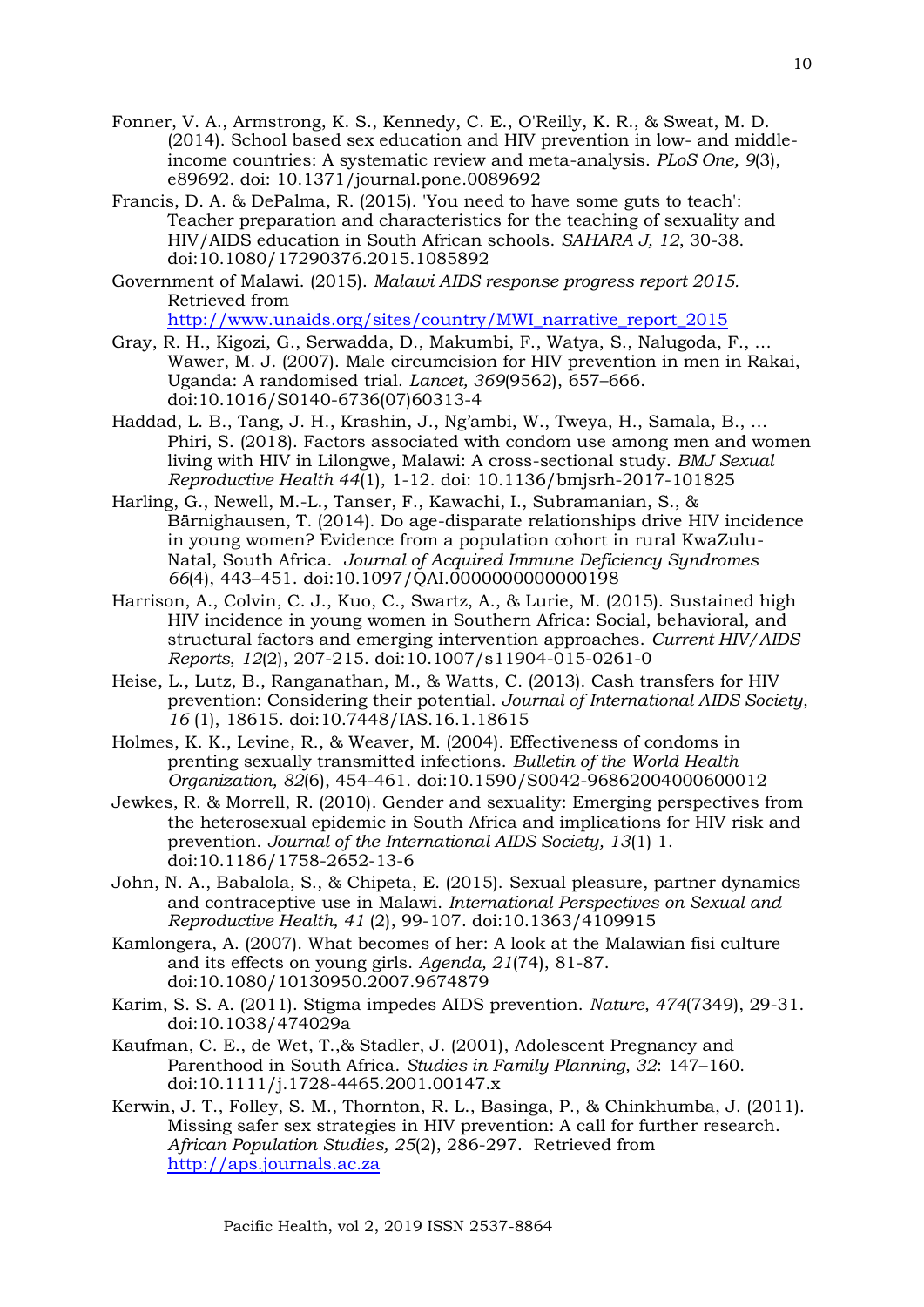- Kim, M. H., Mazenga, A. C., Ahmed, S., Paul, M. E., Kazembe, P. N., & Abrams, J. E. (2017). High self-reported non-adherence to anti-retroviral therapy amongst adolescents living with HIV in Malawi: Barriers and associated factors. *Journal of the International AIDS Society, 20*(1), 21437. doi:10.7448/IAS.20.1.21437
- Lavender, T., Wakasiaka, S., Chimwaza, A., Wood, R., Omoni, G., Mukhwana, R., … Edozien, L. (2019). A qualitative study of partner engagement in HIV testing in Malawi and Kenya. *Culture, Health & Sexuality, 3*(4), 1-15. doi.org/10.1080/13691058.2018.1542509

Leclerc-Madlala, S. (2008). Age-disperate and intergenerational sex in the southern Africa: The dynamics of hypervulnerability. *Aids, 22,* S17-S25. doi:10.1097/01.aids.0000341774.86500.53

Miedema, E. A., Maxwell, C., & Aggleton, P. (2011). Education about HIV/AIDS- theoretical underpinnings for a practical response. *Health Education Research, 26*(3), 516-525. doi:10.1093/her/cyq088

Munthali, A. C., Chimbiri, A., & Zulu, E. (2004). *Adolescent and reproductive health in Malawi: A synthesis of research evidence.* Retrieved from <http://www.ndr.mw.8080/xmlui/bitstream/handle/123456789/254>

Narasimhan, M., Askew, I., & Vermund, S. H. (2016). Advancing sexual and reproductive health and rights of young women at risk of HIV. *The Lancet Global Health, 4*(10), e684-e685. doi:10.1016/S2214-109X(16)30151-6

National AIDS Commission. (2014a). *National HIV prevention strategy 2015-2020.* Lilongwe, Malawi: Author.

- National AIDS Commission. (2014b). *2015-2020 national strategic plan for HIV and AIDS*. Lilongwe, Malawi: Author.
- National Statistics Office & ICF Macro. (2011). *Malawi Demographic Health Survey 2010*. Zomba, Malawi: NSO and ICF Macro.
- National Statistical Office & ICF. (2017). *Malawi Demographic Health Survey 2015- 16.* Zomba, Malawi: NSO and ICF.
- Okonofua, F. (2015). Assessing the impact of sexuality and HIV/AIDS education in Africa. *African Journal of Reproductive Health, 19*(2), 9-10. Retrieved from <http://search.proquest.com/docview/1707560851?accountid=8440>
- Parkhurst, J. O., Chilongozi, D., & Hutchinson, E. (2015). Doubt, defiance, and identity: Understanding resistance to male circumcision for HIV prevention in Malawi. *Social Science and Medicine, 135,* 15-22. doi:10.1016/j.socscimed.2015.04.020
- Peltzer, K., Jones, D., Weiss, S. M., Villar-Loubet, O., & Shikhwane, E. (2013). Sexual risk, serostatus and intimate partner violence among couples during pregnancy in rural South Africa. *AIDS and Behaviour*, *17,* 508-516. doi: 10.1007/s10461-012-0185-2

Raghallaigh, M., Morton, S., & Allen, M. (2017). HIV transmission as a form of gender-based violence: Experiences of women in Tigray, Ethiopia. *International Social Work, 60*(4), 941-953. doi:10.1177/0020872815594224

Reid-Hresko, J. (2014). Our bodies are our own: Resistance to ABC-based HIVprevention programmes in northern Tanzanian conservation organisations. *Culthure, Health and Sexuality, 16*(7), 765-779. doi: /10.1080/13691058.2014.911959

Siegfried, N., Muller, M., Deeks, J. J., & Volmink, J. (2009). Male circumcision for prevention of heterosexual acquisition of HIV in men. *The Cochrane Database of Systematic Reviews, 15*(2). doi:10.1002/14651858.CD003362.pub2